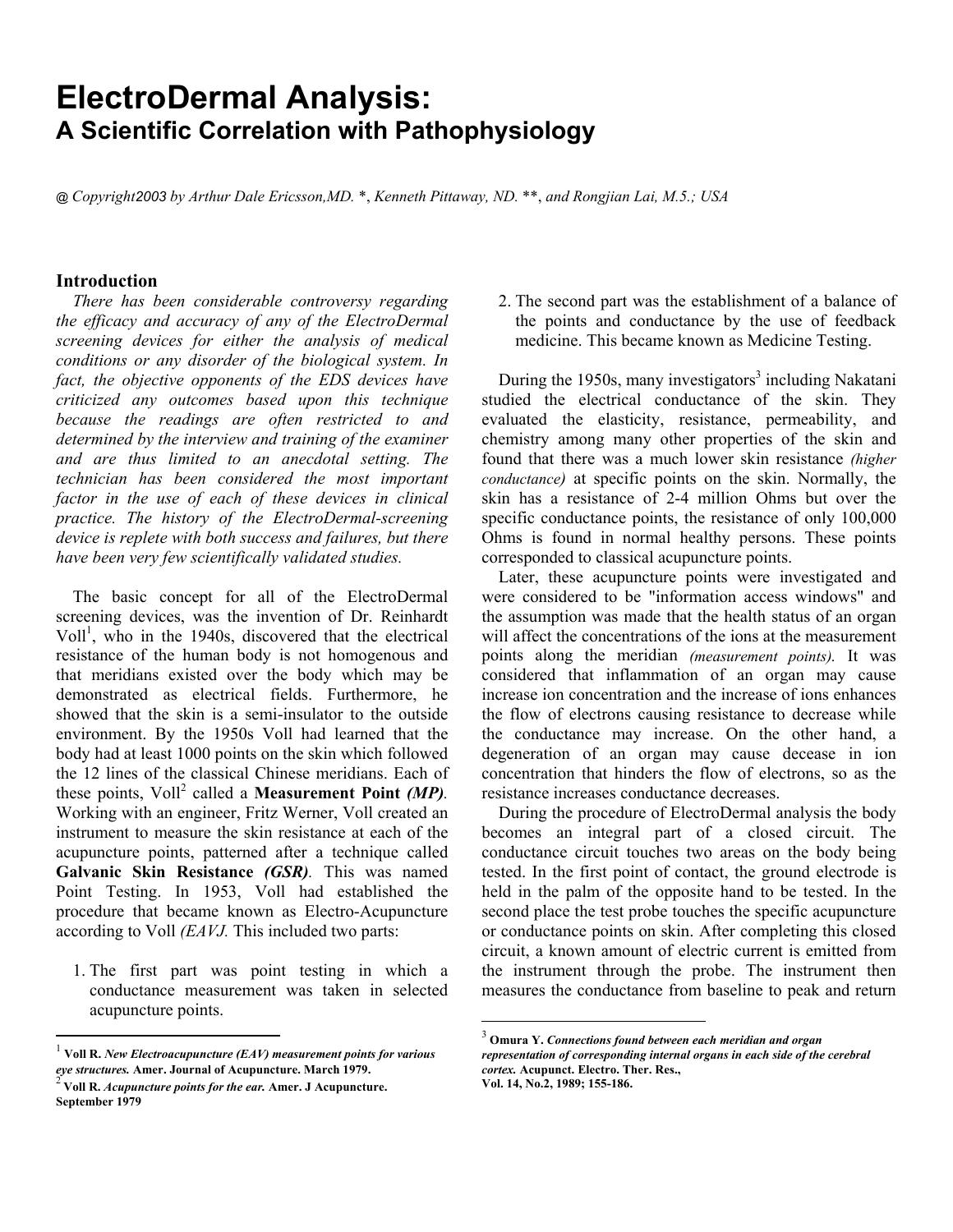to baseline through the conductance point that is being tested by the probe. This represents a dynamic conductance value.

# **Study Design**

This study of ElectroDermal Analysis was designed as blinded to the EDA technician in which 100 patients were evaluated by the EDA technique without the aid of either a medical history or a physical examination or diagnosis and the same patient/subject was immediately evaluated by a separate rater, a medical doctor *(MD)* who had the benefit of a complete history and physical examination and complete laboratory test results. Following the data pooling an additional biostatistician evaluated and correlated the results. The construction of the study was to measure the capability of the EDA system for the purpose of evaluating the functional disorders of various systems of the human body and to evaluate the EDA without interview technique. This study was conducted after filing and with the approval of a United States Food and Drug Administration-approved Investigational Review Board.

# **Method of Study**

In the first phase, each of the patients was randomly assigned to the study after appropriate approval was granted under the Good Practice Act. A complete medical and surgical history and examination was obtained at the time of the study and all of the necessary supporting laboratory data was provided to support the medical diagnosis. Each patient was evaluated, without any interview, by the EDA technician and then by the medical doctor. A diagnosis was made on the basis of the neurological examination, presence of antibodies, previous teased single fiber Sural nerve and muscle biopsies and detailed biochemical laboratory data. The laboratory, biopsy data, and neurological evaluation for each patient was compared to the medical diagnosis and the EDA graphic recording. Control patients without Chronic Inflammatory Demyelinating Polyneuropathy were also tested by the same EDA technician. Complete Human Leukocyte Antigen *(HLA)* typing was performed on over 100 patients with symptomatic Chronic Inflammatory Demyelinating Peripheral neuropathy Associated with Silicone Breast Implants<sup>4</sup> and it was found that the consistent pattern of genetic preponderance was DR13 in 30%, DR15 in 44%, DR51 in 32%, DR52 in 60%, DR53 in 46% and DQ1-DQ2 each in 34% of the patients. Moreover, combinations of DR13, DR15 with DR51, DR52 and DR53 appeared to be present in the most severely afflicted patients.

# **Equipment and Use**

ElectroDermal Screening *(EDS)* and Analysis *(EDA)* consists of obtaining conductance measurements at different *(acupuncture)* locations on the skin, storing these baseline measurements and displaying these readings on a monitor. The normal flow of electrical energy is briefly inhibited by a micro current and the conductance was again measured. Three recordings are made at each acupuncture point; baseline, peak recovery and a second baseline. These recordings have been named the base and the balance tests. While the subject is the ground for a closed system, the instrument functions as a micro-Ohm meter. The technique is non-invasive and has no-risk to the subject. The instrument is calibrated to read the resistance on a scale of 0 *(lowest conductance)* to 100 *(highest conductance)*. The higher conductance has been associated with inflammation while the lower conductance is associated with degeneration. Each of these acupuncture points become part of one or more channels or meridians and generally follow the Chinese Meridian lines. It is customary, therefore, to measure the conductance over many acupuncture points in one meridian. Thus, one point served to be a control for another point. Ordinarily, the normal individual will register about 50 plus or minus 5-10 on this scale for each point. In general, it is thought that the point of higher conductance represents an imbalance with higher energy while a lower conductance represent an imbalance with lower energy. However, this does not imply that a EDS disturbance *(higher or lower conductance)* corresponds to pathological changes in an organ that is named as a specific acupuncture point or meridian.

# **Analysis of Data**

The patient population ranged in age from 25 to 62 with a mean of 47.5. There were 130 females in the study as compared to 0 males. The diagnostic categories included:

# **1. Chronic Inflammatory Demyelinating Polyneuropathy - 100 patients**

Each of these symptomatic patients were associated with a autoimmune etiology and had significant weakness and muscle bulk loss, distal sensory abnormalities as well as a variety of ELISA abnormalities and conclusive nerve -muscle biopsy that confirmed the diagnosis.

# **2. Age-matched control subjects - 30 patients.**

Each of the patients/means of the data was statistically analyzed for rise/fall and peak in each

<sup>4</sup> Ericsson, A. D. *Syndromes Associated with Silicone Breast Implants. Journal a/Nutritional and Environmental Medicine.* Vol 8, 1998,35-51.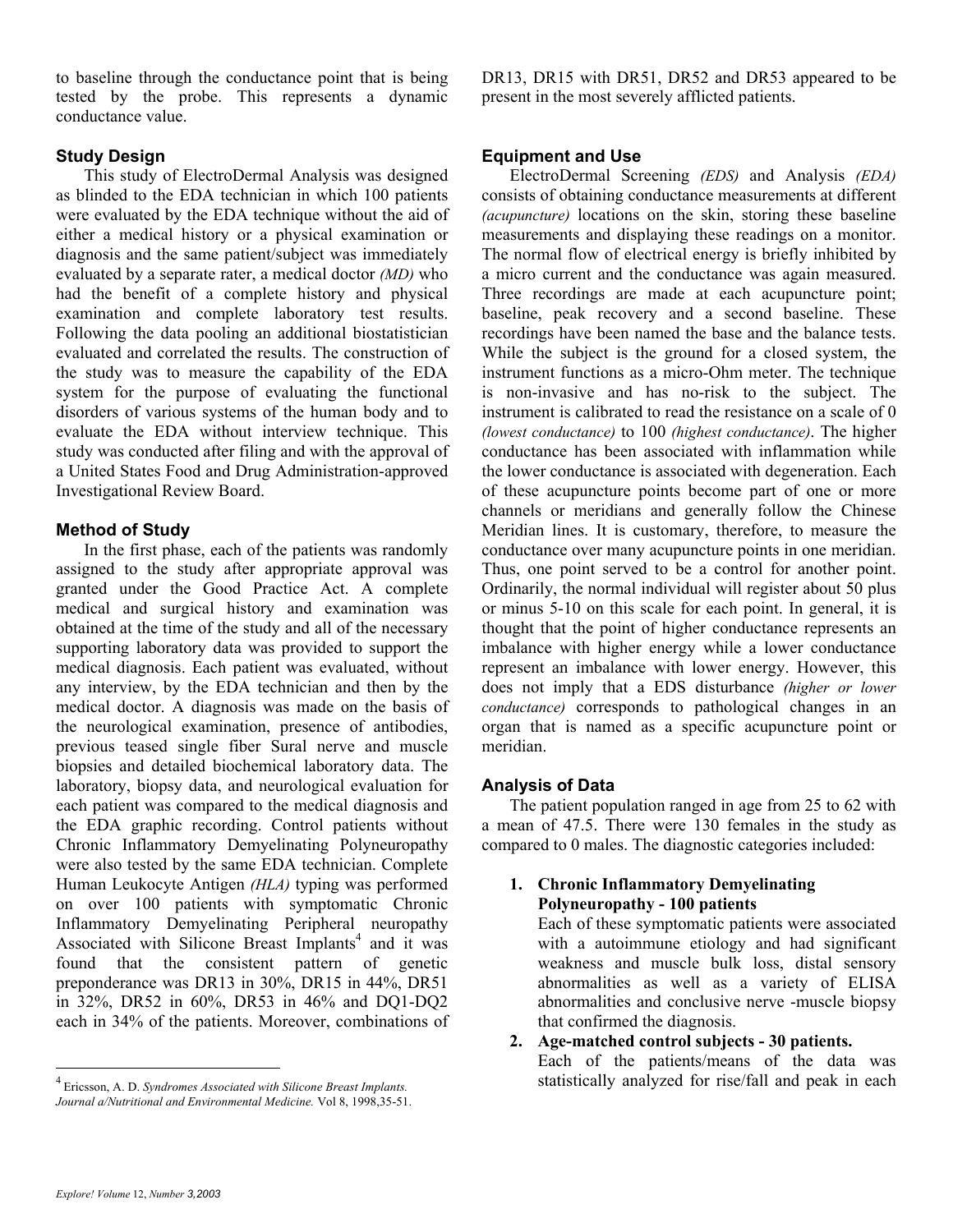of 54 acupuncture points. Furthermore, each patient was screened for history of medical illness, clinical features of disease and each had a complete laboratory evaluation which included a automated chemistry profile, glucose and complete blood count with sedimentation rate.

#### **3. Statistical Analysis**

Deviations of more than 1 standard deviation from the mean for each acupuncture *(testing point)* were calculated and the statistical mean was plotted for each patient/subject and group. Statistical difference of the means was then developed and calculated using the ANOVA method.

# **Results**

The acupuncture points/meridians used for this study were lymph, palatine tonsil, lung, peripheral and central nervous systems, circulation, allergy, endocrine system *(thyroid, pituitary, adrenal),* heart, stomach, small and large intestines, pancreas, liver and gallbladder, kidney, carbohydrate metabolism, joint degeneration, connective tissue, skin, spleen, urinary bladder, uterus and fatty degeneration.

The mean data points with 1 SD variance for the 100 patients with peripheral neuropathy were consistently found in allergy *(each patient has diffuse autoimmune disease with multiple allergies),* circulation *(profound vascular arteritis was demonstrated on biopsy),* endocrine abnormities included 47% incidence of measurable symptomatic thyroiditis and multiple estrogen/progesterone abnormalities, subtle hepatic *(liver abnormalities with gall bladder obstructive disease, and significant lymphatic disturbances with silicone deposits found in multiple nodes and spleen).* 

Utilizing this technique, the statistical variation for each mean acupuncture point was calculated for the purpose of defining the appropriate diagnosis/ drug/remedy for therapy for the peripheral neuropathy. It was noted that the variance of the means in the peripheral neuropathy group demonstrates significantly less variation than the control *(non-neuropathy)* patients.

# **The EDA disturbances consistently found in the peripheral neuropathy patients but not in the controls:**

- A. **Allergy meridian** Higher conductance *(overactive imbalance)* – Inflammation
- B. **Circulation meridian** Lower conductance *(under active imbalance)* – Degeneration
- *C.* **Endocrine meridian** Lower conductance *(under active imbalance)* – Degeneration
- *D.* **Liver meridian**  Higher conductance *(overactive imbalance)*- Inflammation
- E. **Lymphatic meridian** Higher conductance *(overactive imbalance)* – Inflammation
- F. **Parenchymal and Lipoid degeneration meridian** - Lower conductance *(under-active imbalance)* - Degeneration

### **Discussion**

About 500 BC, Thales of Miler wrote a treatise on he static charge which was attached to amber and the use of electric shocks was further employed for the treatment of headaches. Two thousand years later, Volta invented the electric condenser and the battery while Galvani experimented with the electrical properties of muscle and coined the phrase "animal electricity". Electronics first became a science when Ohm developed the mathematical equation that described the relationship between voltage, current and resistance<sup>5</sup>. This became known as Ohm's Law. Which stated:

#### *Voltage (V) is equal to Current* **(C)** *times Resistance (R); and therefore conductance is l/R.*

Thus the age of electronics was born. It is believed that ions in the body are the source of flow by electrons and ions give the body the property of a semiconductor. It is these ions that regulate the flow of electrons and are found in base salts, enzymes, amino acids, hormones and all phosphate  $compounds<sup>6</sup>$ .

As early as 1907 electrical techniques have been developed for the evaluation of skin conductance and in fact these were used for the purpose of measuring neurogenic lesions and to differentiate these from psychiatric disturbances. The use of ElectroDermal analysis is a form of acupuncture in which each acupuncture point may be analyzed as to it's own galvanic resistance and flow of micro-current is presumed.<sup>7</sup> It is apparent that comparative studies of the instrumentation of many devices that are available rarely use all of the ElectroDermal information that is presented for analysis. Furthermore, it has been shown that there are connections between the organ representation areas of the meridian and the release of both neurotransmitters and hormones. These meridians have further been shown to have organ representation in the brain. The mechanisms of the transmission of the electromagnetic potentials appear to be explicable in terms

<sup>5</sup> Voll R. *The phenomenon of Medicine testing in EAV* Amer. J. Acupuncture, Vol. 18, No 2,1980: April-June.

<sup>6</sup> Boucsein W, Schaefer F. and Neijenhuisen H. *Continuous recordings of impedance and phase angle during electrodermal reactions and the locus of impedance change.* Psychophysiology, Vol. 26, No 3, 1989; 369-376. 7

Reichmans M., Marino A. and Becker R. *Electrical Correlates of Acupuncture Points.* IEEE transactions, 1975; 533-535.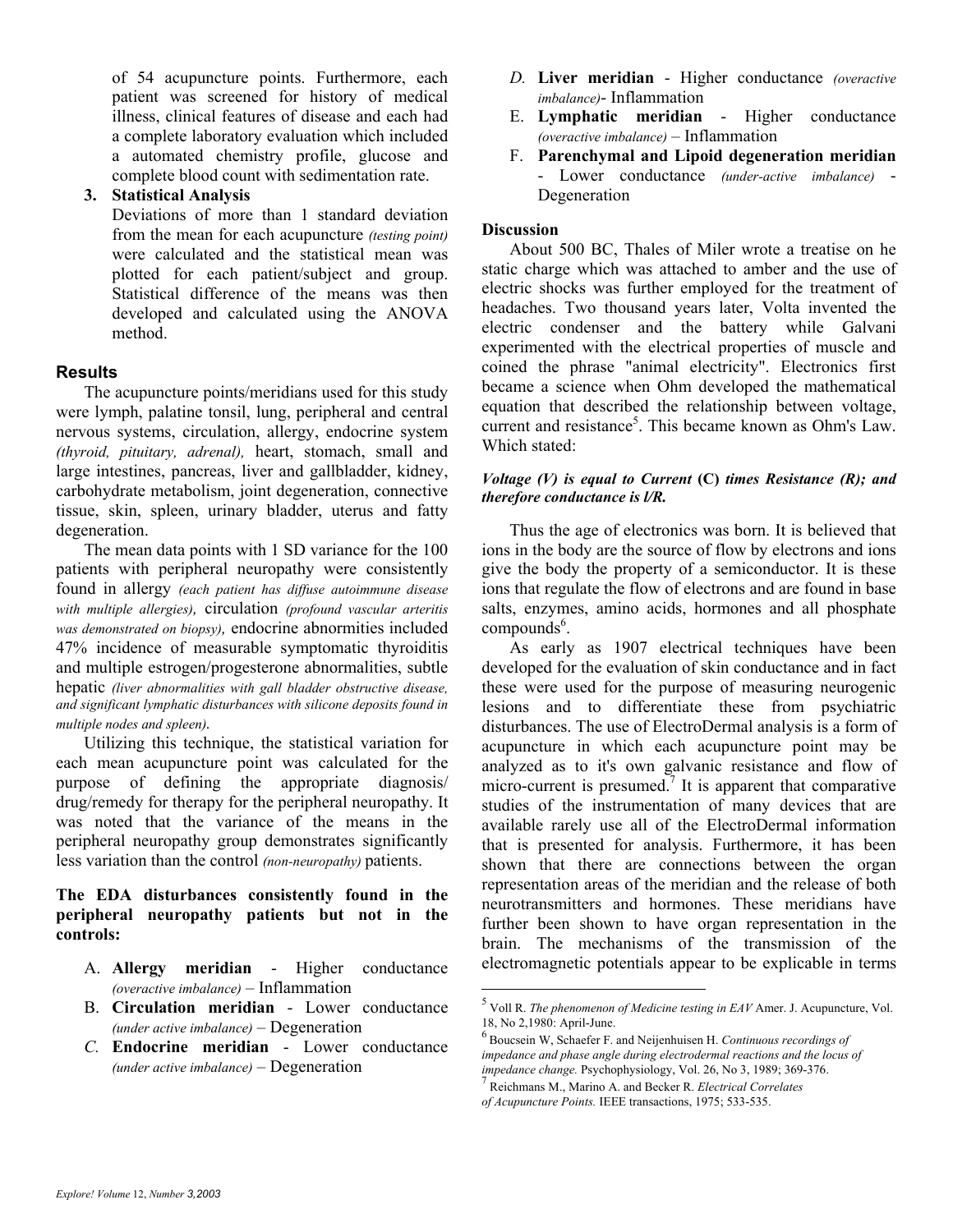of the Aharonov-Bohm effect in Field Theory and Quantum Mechanics<sup>8</sup>. Furthermore, it has been suggested that each of the acupuncture points has a direct relationship to the specific anatomical structure or physiological function in the body, although they may not reflect the severity of pathological alteration of that organ or system.<sup>9</sup>

Reinhardt Voll<sup>5</sup>, in 1955, built the first instrument and originated the nomenclature, which has been in existence for most of the present day analytic equipment. Normal refers to an arbitrary value of 50, which is the resistance value of 0.0001 Ohms. The existence of values over 65 indicated, to Voll, an active irritation or "Itis" and the readings of below 50 indicated a degenerative phenomenon or "**Osis**". Moreover, it was noted that the indicator may rise and then fall to a lower value and this was called the "**Indicator Drop**". The term "**Balancing**" was coined by early practitioners when the drug tested balanced the meridian energy. **The current concept of Meridians represent the lines of energy that pass through organ systems but do not necessarily represent a functional or pathological disturbance in those organ systems**. Reinhardt Voll further described ElectoAcupunture *(EAV)* measurement of eye structures, ear, nose and throat and in a series of lectures demonstrated that each acupuncture point bears a direct relationship to a specific anatomical structure or physiological function in the body. Measurement, utilizing the EAV device, allowed for a quantification of this electrical activity of each of these points, which infers the functional status of the disease process or structure in question. Furthermore, he demonstrated that medicine, if correctly chosen, could change the reading values to a more normal level. This discovery, suggested that not only could the correct medicine for each patient be selected, but at the most effective strength or potency. Voll discovered that the resistance of the body is not homogenous, all meridians show electrical fields, meridians were a product of the body's energy and the skin is a semi-insulator to the external environment.

Madill<sup>10</sup>, in 1979, explicated the role of EAV as a tool for preventive therapy, while Fuller Royal<sup>11</sup> reviewed the importance of energy medicine to an understanding of homeopathy and acupuncture. In a series of studies, Tsuei and Lam studied the bioelectric activity, using EAV in 483 healthy subjects *(348 males and*  135 females).<sup>12</sup> They found differences between males and females, among different age groups and among different testers. In another, study, Tsuei and Lam<sup>13,</sup> demonstrated differences between patients with diabetes mellitus and normal controls. They showed that there were statistically significant changes in diabetic patients in pancreas and endocrine organ meridian/acupuncture points. Healthy subjects have been tested and there appear little differences in their age and gender differences for the acupuncture point studies. Moreover, disease states such as Diabetes Mellitus have shown differences in the electromagnetic energy from normal states and these may be balanced with the introduction of properly used insulin, chlorpromamide and homeopathic remedies and nosodes.

In addition, Tsuei and  $\text{Lam}^{14,15}$  studied 300 patients with multiple allergies and concluded that EAV is a sensitive test and correlated significantly with the food challenge test in those patients. Furthermore, confirmatory studies in patients with an allergic response using the ElectroDermal-screening device provided a 70-75% correlation with the clinical history and physical examination and to that *of* allergen challenge test. This study was repeated in a double blind fashion and the correlation was 73%. There have been a number of individual case study anecdotal reports touting the use of the ElectroDermal Screening device for the measurement and treatment of any number of medical ills, but, unfortunately, they lack statistical verification, reproducibility and, therefore, are deficient in the reliability that is to be expected in modern medical studies.

# **Peripheral Neuropathy: Human Leukocyte Antigen**  *(HLA)* **Genetic Studies**

It has been reported, by several authors, $16,17,18$  that the Human Leukocyte Antigen *(HLA)* DR 53 has been consistently found in patients with fibromyalgia associated with silicone breast implants. The HLA DR antigens are

 $\overline{a}$ 

<sup>8</sup> Friedman M. *Towards the development of a mathematical model for acupuncture meridians.* A. Acupuncture Electro. Ther. Res. Vol. 14, No. 3-4, 1989: 217-226.

<sup>9</sup> Schuldt H. *Bioenergetics in Acupuncture.* Amer. J. Acupuncture: 6, No 1,

<sup>1978;</sup> **17-22.** 10 Madill, P. Electroacupuncture: *A true and legitimate Preventive Medicine.* <sup>10</sup> Madill, P. Electroacupuncture: *A true and legitimate Preventive Medicine*. American Journal of Acupuncture, December 1979.

<sup>11</sup> Royal, F. *Review of the scientific basis of Electrodiagnosis and its relationship to Homeopathy and Acupuncture,* Vol. 19, No 2, 1991.

<sup>&</sup>lt;sup>12</sup> Tsuei, J., Chung, C., Lam, F., and Mi, M. *Studies of Bioenergy in Healthy Subjects*. Amer. J. Acupuncture, Vol 16, No 2, 1988; 125-133.

<sup>&</sup>lt;sup>13</sup> Tsuei J., Lam F., and Mi, M and Zhao, Z. *Study on Bioenergy in Diabetes Mellitus Patients.* Amer. J. Acupuncture, Vol. 17, 1, 1989; 31-38.<br><sup>14</sup> Tseui, J., Lehman, C., Fred, M.K., Lam, F., and Zhu, D. *A Food Allergy study* 

*utilizing the EAV Technique.* Amer. J. Acupuncture. Vol. 12, No 2, 1984; 105-116. 15 Lam, F., Tsuei, J., and Zhao, Z. *Study of bioenergetic measurement of* 

*acupuncture points for the determination of correct dosages of allopathic or homeopathic medicines in the treatment of diabetes mellitus.* Amer. J. Acupuncture, Vol. 18, No 2, 1990.

<sup>16</sup> Naparstek, Y. *The role of antibodies in autoimmune disease.* Ann. Rev. Immunol., 11; 1993; 79-104.

<sup>17</sup> Muller, D. *The molecular Biology of Autoimmunity.* Immunol. And Allergy Cl. Of Amer., 16; 3: 1996; 659-682.

<sup>18</sup> Tiwarti, J. and Terzasaki, P., *HLA and Disease Association.* New York, Springer-Verlag, 1985: 24-33.